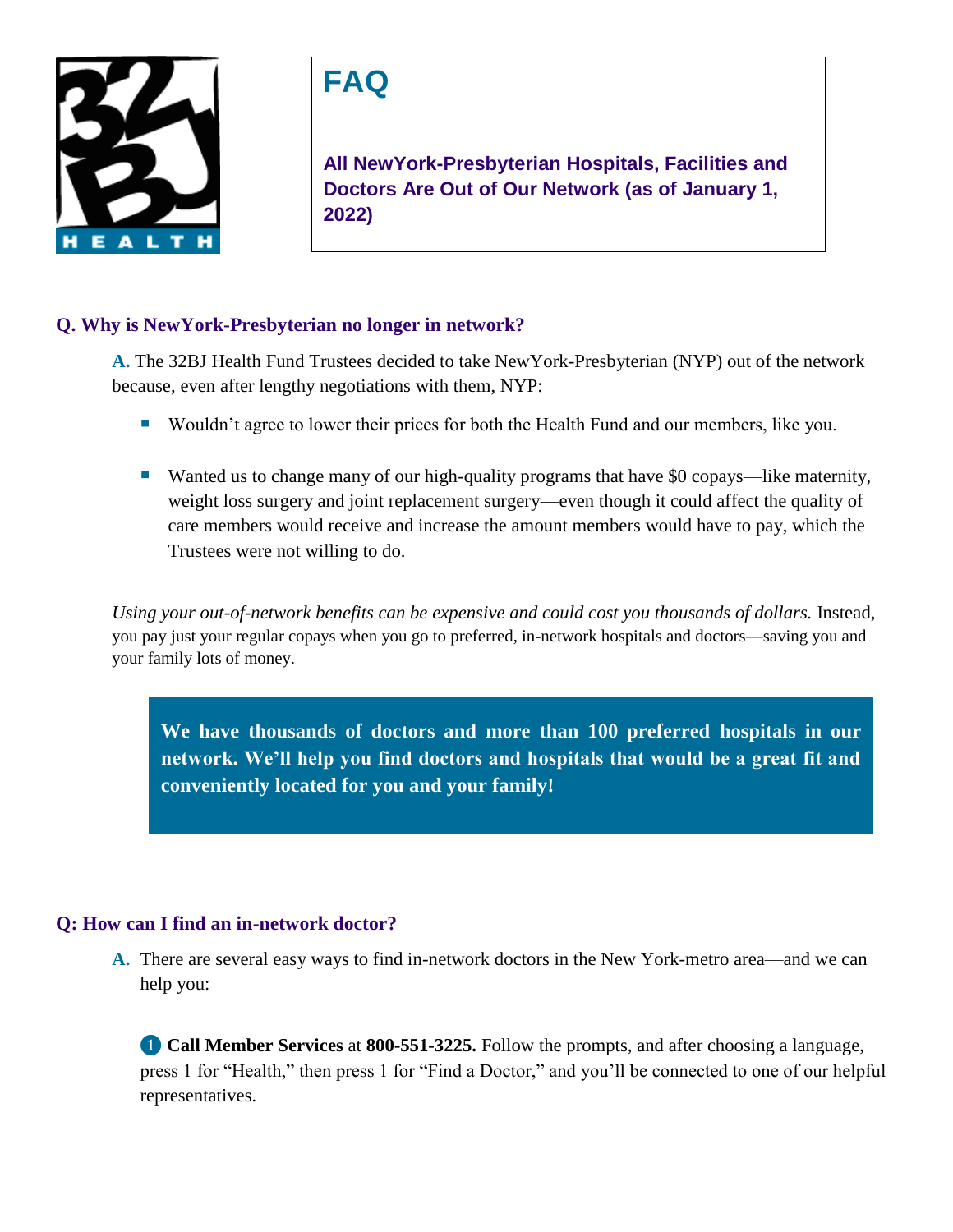❷ **5 Star Centers** give you comprehensive healthcare services—including **\$0 copays** for office visits with primary care doctors (PCPs) and specialists—all in one location. All 5 Star Centers must maintain excellent quality health standards, and many have multilingual staff, as well as extended appointment hours, to make it easier for your schedule. If you and/or your covered dependents have certain chronic conditions (like diabetes, asthma, hypertension and more), you may be eligible for the **5 Star Wellness Program—**and get significant savings on *all* of your prescription medications. For more information, call the **32BJ 5 Star Center Team** at **877-299-1636.**

❸ **Call Mount Sinai Union Services** at **914-350-3128.** We're partnering with Mount Sinai Health System to help you choose doctors who would be a great fit for you and your eligible dependents.

## **Q. How do out-of-network benefits work?**

**A.** Many doctors may tell you that they accept "32BJ health plans," but they may not accept the amount the plan pays as full payment for the care and services they provide you. And, out-of-network doctors are permitted to charge you more than the total amount allowed by your plan.

While every health plan we have is different—and has different costs—here's an example of what you could pay when you use your out-of-network benefits:

- Total amount the out-of-network doctor charges for the surgery: **\$17,000**
- Total amount the health plan allows for the surgery: \$1,450

| <b>Your costs</b>                                                                  |                                  | The health plan's costs                                    |                              |
|------------------------------------------------------------------------------------|----------------------------------|------------------------------------------------------------|------------------------------|
| The Deductible*                                                                    | \$250                            |                                                            |                              |
| *\$250 for individual<br>coverage or \$500 for<br>family coverage                  |                                  |                                                            |                              |
| Plus, 30% of the Total<br><b>Allowed Amount <i>minus</i></b><br>the Deductible     | $$1,450 - $250 =$<br>\$1,200     | 70% of the Total Allowed<br>Amount minus the<br>Deductible | $$1,450 - $250 =$<br>\$1,200 |
|                                                                                    | $$1,200 \times 30\% = $360$      |                                                            | $$1,200 \times 70\% = $840$  |
| <b>Plus, the Total Provider</b><br>Amount minus the Total<br><b>Allowed Amount</b> | $$17,000 - $1,450 =$<br>\$15,550 |                                                            |                              |
| <b>Total Amount</b><br><b>You Pay</b>                                              | \$16,160                         | <b>Total Amount the</b><br><b>Health Plan Pays</b>         | \$840                        |

#### **You are responsible for charges above the allowed amount**